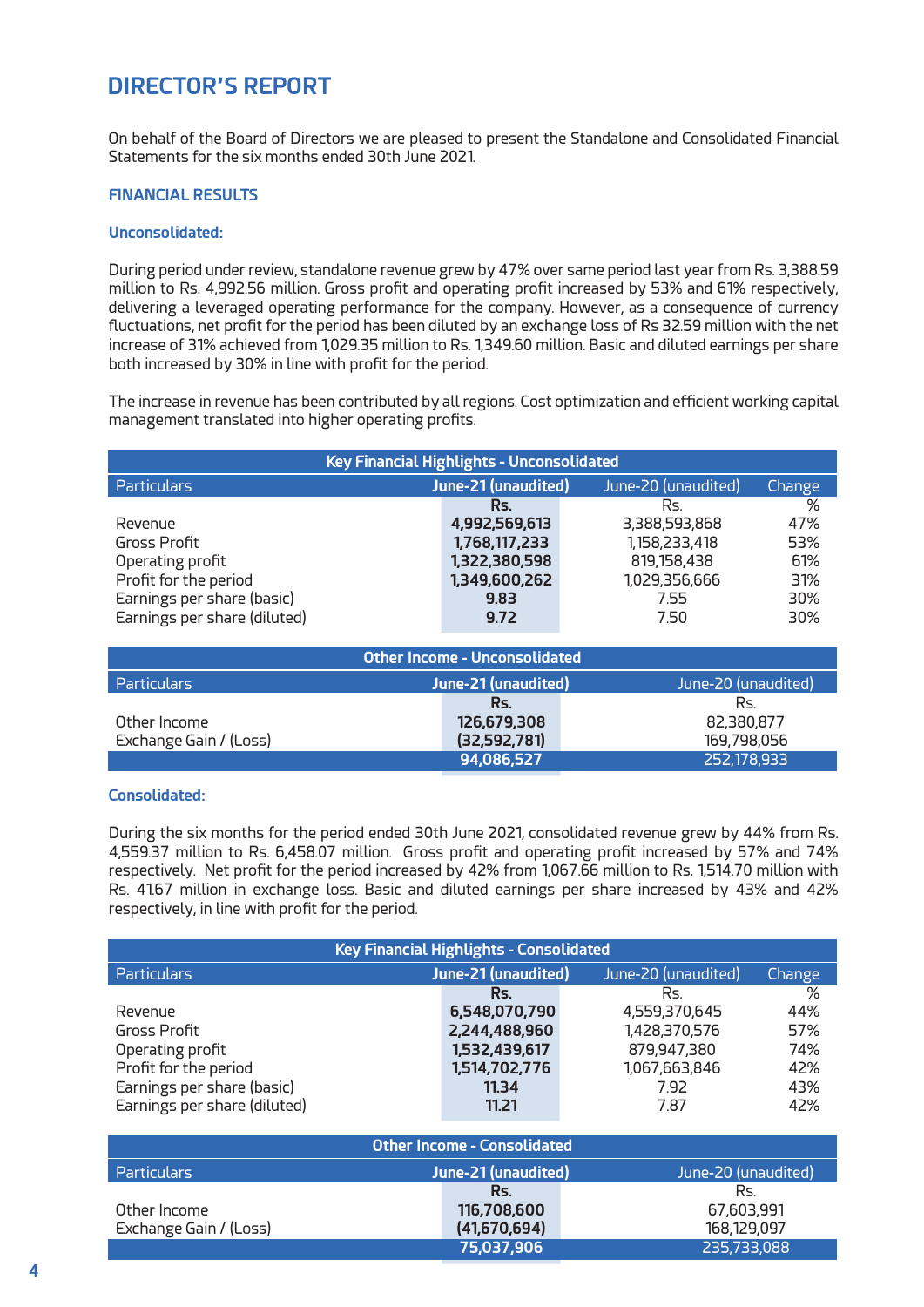## **Performance by Segment (Standalone):**

The segment analysis shows robust growth across all four segments, with the North American and European Regions leading the trend. Export sales of the Company are roughly 80% of total sales, with the Company's target being to further increase the exports component in coming years. Diversification into new regions and new markets will support this objective

|                                             | <b>North America</b>    |                    | Europe                  |                 | <b>Middle East</b>      |               | Pakistan                |                 | Total                   |                 |
|---------------------------------------------|-------------------------|--------------------|-------------------------|-----------------|-------------------------|---------------|-------------------------|-----------------|-------------------------|-----------------|
|                                             | Un-audited              |                    | Un-audited              |                 | Un-audited              |               | Un-audited              |                 | Un-audited              |                 |
|                                             | <b>Six Months Ended</b> |                    | <b>Six Months Ended</b> |                 | <b>Six Months Ended</b> |               | <b>Six Months Ended</b> |                 | <b>Six Months Ended</b> |                 |
|                                             | 30 June                 |                    | 30 June                 |                 | 30 June                 |               | 30 June                 |                 | 30 June                 |                 |
|                                             | 2021                    | 2020               | 2021                    | 2020            | 2021                    | 2020          | 2021                    | 2020            | 2021                    | 2020            |
|                                             |                         |                    |                         |                 |                         | (Rupees)      |                         |                 |                         |                 |
| Revenue from contracts with customers - net | 2.828.930.612           | 1901489.749        | 488.806.166             | 446.304.271     | 638.723.437             | 302.064.113   | 1,036,109,398           | 738.735.735     | 4.992.569.613           | 3.388.593.868   |
| Cost of revenue                             | (1.719.834.781)         | (1, 111, 716, 776) | (306, 213, 395)         | (262, 573, 237) | (399.313.821)           | (243.321.075) | (799.090.383)           | (612, 749, 362) | (3,224,452,380)         | (2,230,360,450) |
| Gross profit                                | 1,109.095.831           | 789.772.973        | 182.592.771             | 183.731.034     | 239,409,616             | 58.743.038    | 237.019.015             | 125.986.373     | 1,768,117,233           | 1.158.233.418   |
|                                             |                         |                    |                         |                 |                         |               |                         |                 |                         |                 |
| <b>Distribution expenses</b>                | (8,494,499)             | (7.006.601)        | (1,467,750)             | (1,644,540)     | (4,576,635)             | (3,501,136)   | (62, 620, 042)          | (46, 153, 535)  | (77, 158, 926)          | (58,305,812)    |
| Administrative expenses                     | (253.366.755)           | (170.762.335)      | (43,778,816)            | (40.080.132)    | (52,791,938)            | (28.007.633)  | (35.092.944)            | (25.037.543)    | (385.030.453)           | (263,887,643)   |
|                                             | (261861254)             | (177.768.936)      | (45.246.566)            | (41,724,672)    | (57.368.573)            | (31.508.769)  | (97.712.986)            | (71.191.078)    | (462.189.379)           | (322.193.455)   |
| Profit hefore taxation and                  |                         |                    |                         |                 |                         |               |                         |                 |                         |                 |
| Unallocated income and expenses             | 847.234.577             | 612.004.037        | 137.346.205             | 142.006.362     | 182.041.043             | 27.234.269    | 139.306.029             | 54,795,295      | 1.305.927.854           | 836,039,963     |
| Unallocated income and expenses:            |                         |                    |                         |                 |                         |               |                         |                 |                         |                 |
| Other operating expenses                    |                         |                    |                         |                 |                         |               |                         |                 | 16,452,744              | (16,881,525)    |
| Other income                                |                         |                    |                         |                 |                         |               | 94.086.527              | 252,178,933     |                         |                 |
| Finance costs                               |                         |                    |                         |                 |                         | (35,783,430)  | (20, 875, 977)          |                 |                         |                 |
|                                             |                         |                    |                         |                 |                         |               |                         |                 | 74,755,841              | 214.421.431     |
| Profit before taxation                      |                         |                    |                         |                 |                         |               |                         |                 | 1,380,683,695           | 1.050.461394    |
| Taxation                                    |                         |                    |                         |                 |                         |               |                         |                 | (31.083.433)            | (21, 104, 728)  |
| Profit for the period                       |                         |                    |                         |                 |                         |               |                         |                 | 1349.600.262            | 1029.356.666    |

### **Key Financial Ratios:**

There has been positive movement in the Company's key financial ratios. All profitability ratios are showing a positive trend for both the standalone and consolidated financials. The high current and quick ratio is reflective of strong liquidity position of the Company, which can be directly linked with improved debtor management.

| <b>Ratio Description</b>      |       | <b>Standalone</b><br>Six months ended 30 June | <b>Consolidated</b><br>Six months ended 30 June |       |  |
|-------------------------------|-------|-----------------------------------------------|-------------------------------------------------|-------|--|
|                               | 2021  | 2020                                          | 2021                                            | 2020  |  |
| Gross Profit Margin (%)       | 35%   | 34%                                           | 34%                                             | 31%   |  |
| EBITDA Margin (%)             | 31%   | 38%                                           | 27%                                             | 29%   |  |
| Pre-tax Margin (%)            | 28%   | 31%                                           | 24%                                             | 24%   |  |
| Operating Profit Margin (%)   | 26%   | 24%                                           | 23%                                             | 19%   |  |
| Net Profit Margin (%)         | 27%   | 30%                                           | 23%                                             | 23%   |  |
| Assets turnover (%)           | 42%   | 34%                                           | 60%                                             | 40%   |  |
| Equity multiplier (%)         | 112%  | 136%                                          | 146%                                            | 144%  |  |
| Return on Equity (%)          | 13%   | 14%                                           | 20%                                             | 13%   |  |
| Current ratio                 | 2.78  | 3.49                                          | 2.78                                            | 3.06  |  |
| Quick Ratio                   | 2.42  | 3.09                                          | 2.32                                            | 2.66  |  |
| Debtor Turnover (Days)        | 104   | 158                                           | 90                                              | 119   |  |
| Debt to Equity (Ratio)        | 26:74 | 17:83                                         | 26:74                                           | 20:80 |  |
| <b>Interest Cover (Times)</b> | 43    | 62                                            | 36                                              | 55    |  |

## **FUTURE OUTLOOK**

- Robust demand and opportunity continue to be in the digital space globally in line with company's strategic<br>expansion in the areas of Digital and Business transformation (Jargely Digital Commerce Enterprise Pesquree expansion in the areas of Digital and Business transformation (largely Digital Commerce, Enterprise Resource Planning (ERP), Customer Relationship Management (CRM)) along with Cloud and Data. The Company is continuing to heavily invest and expand in these core competencies.
- The Company started a new business unit, Digital Infrastructure Services (DIS), earlier this year to address the Company has heavy demand in Infrastructure, Cloud and Security Services. Along with domestic customers, the Company has successfully added logos globally as well and sees an opportunity of growth in this segment.
- Earlier this year, the Company had entered into a partnership agreement with SAP, in view of the opportunities in the domestic Middle Fast and other markets. The Company has signed sustances for SAP projects locally. Th the domestic, Middle East and other markets. The Company has signed customers for SAP projects locally. The Company is targeting to expand in the domestic market in the first phase. Subsequently these offerings will be taken to the regional markets.